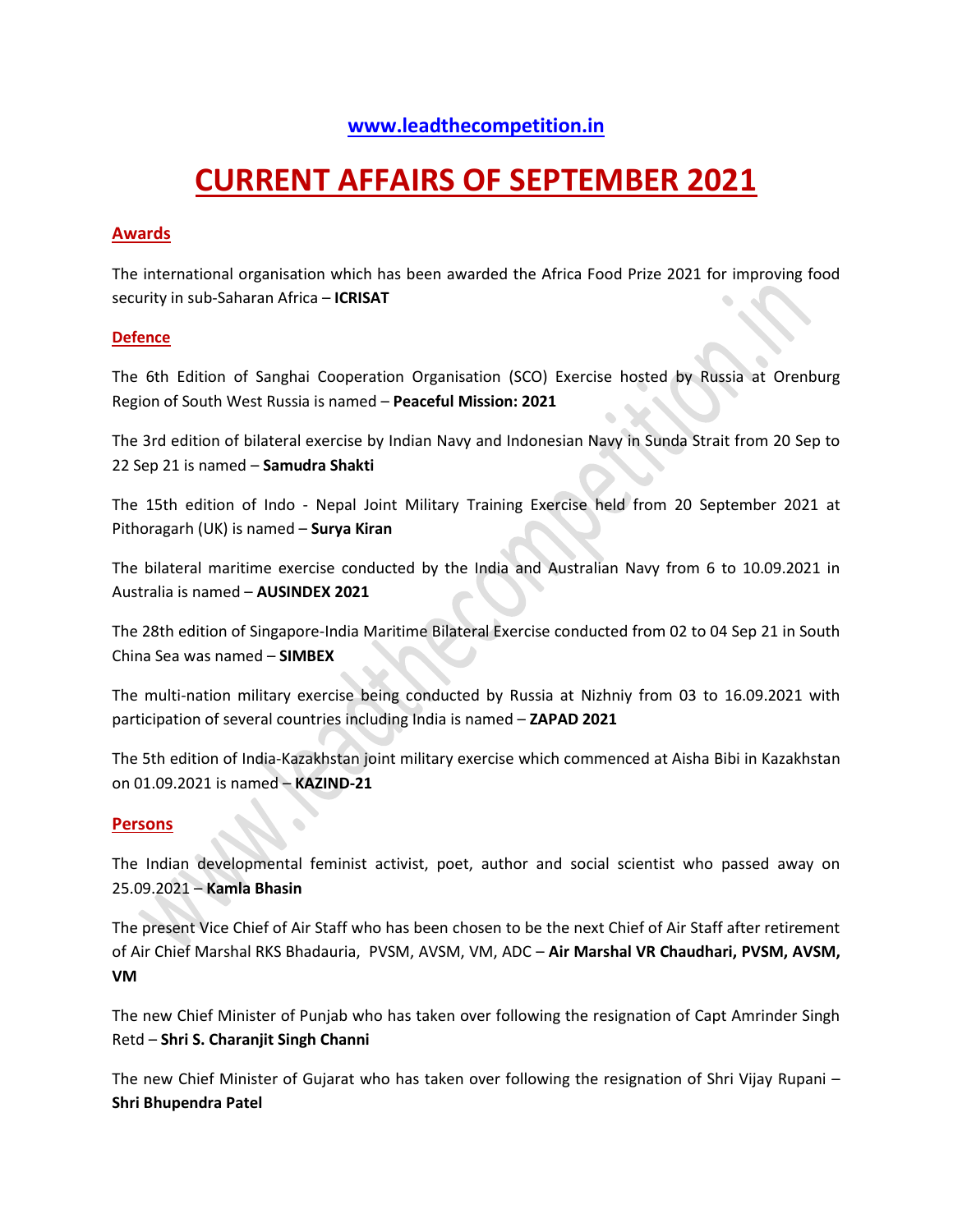The Chairperson of National Commission for Minorities who has taken over from Shri Ghayorul Hasan – **Sardar Iqbal Singh Lalpura**

The senior Indian National Congress leader and former Union Cabinet Minister for Transport, Road and Highways and Labour and Employment, who passed away on 13.09.2021 – **Shri Oscar Fernandes**

The Indian engineer from Ladakh who has become the first and only Indian to be inducted as an Honorary Member of the International Astronomical Union – **Dorje Angchuk**

The new Secretary General of Rajya Sabha appointed by the Vice-President Shri Venkaiah Naidu to succeed Shri Desh Dipak Verma – **Dr. Parasaram Pattabhi Kesava Ramacharyulu**

The former editor and managing director of The Pioneer newspaper and former Member of Parliament who passed away on 01.09.2021 – **Shri Chandan Mitra**

The Indian spiritual teacher and the founder-acharya (preceptor) of the International Society for Krishna Consciousness (ISKCON), on whose 125th birth anniversary, a special commemorative coin of Rs. 125 denomination was released by the Prime Minister Shri Narendra Modi – **Srila Bhaktivedanta Swami Prabhupada Ji**

### **Places**

The venue of 1st ever Himalayan Film Festival organised from 24 to 28 Sep 2021 – **Leh**

The country which has been granted the full member status (9th member) of Shanghai Cooperation Organisation (SCO) – **Iran**

The place in Uttar Pradesh where the foundation stone of Raja Mahendra Pratap University was laid by the Prime Minister Shri Narendra Modi – **Aligarh**

The State which has passed a bill to dispense with NEET exam and allow admission to MBBS courses based on Class 12 marks – **Tamil Nadu**

The venue of the 6th Eastern Economic Forum summit addressed virtually by the Prime Minister Shri Narendra Modi – **Vladivostok**

### **Sports**

The Indian chess player who has become the latest Indian to win the Chess Grandmaster title – **R. Raja Rithvik**

### **Themes**

The theme of World Heart Day observed on 29 September 2021 – **Use Heart to Connect**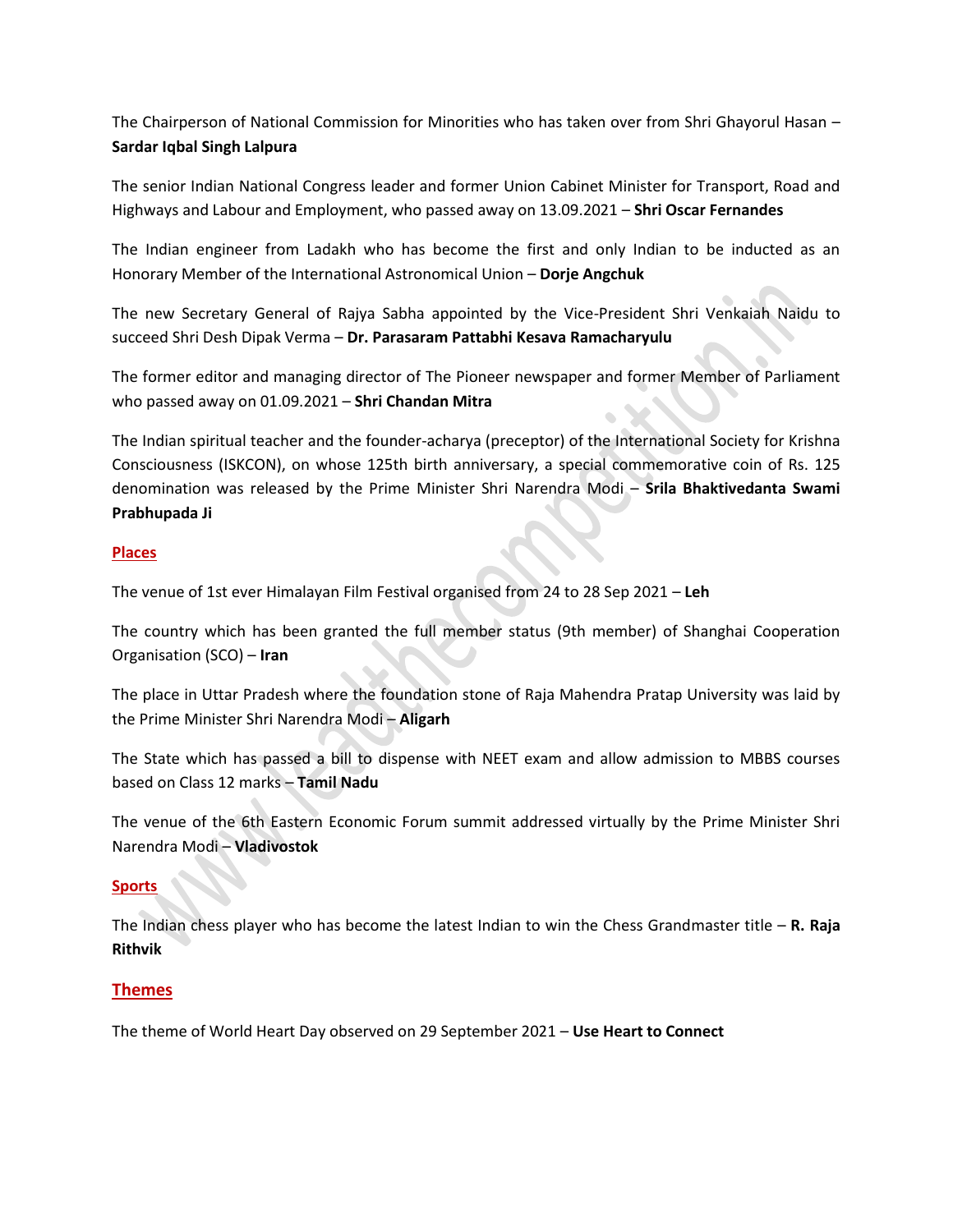The theme of 13th BRICS Summit chaired by the Indian PM Shri Narendra Modi virtually with participation of Presidents of Brazil, Russia, China and South Africa – **BRICS@15: Intra-BRICS Cooperation for Continuity, Consolidation and Consensus** 

The theme of Shikshak Parv-2021 launched by the Prime Minister Shri Narendra Modi on 07.09.2021 – **Quality and Sustainable Schools: Learnings from Schools in India**

### **Miscellaneous**

The Bay of Bengal cyclone which hit the coasts of Andhra Pradesh and Odisha causing widespread rains in the coastal areas was named – **Gulab**

The asset management company (AMC) set up by GoI to work in tandem with the National Asset Reconstruction Company Ltd (NARCL) to clean up bad loans is named – **India Debt Resolution Company Ltd (IDRCL)**

The variety of fish which has been declared as the State Fish by the state of Sikkim – **Copper Mahseer (Kately)**

The TV Channel launched by the LS Speaker, the Vice-President and the Prime Minister by combining Lok Sabha and Rajya Sabha channels on the International Day of Democracy is named – **Sansad TV**

India's first good news channel launched by India Today Group with the motto, Acchi Khabar, Sachhi Khabar is named – **Good News Today**

The bird and animal adopted as State Bird and State Animal of Union Territory of Ladakh – **Black-necked Crane and Snow Leopard**

The new name of Rajiv Gandhi National Park located in Assam – **Orang National Park**

### **NIRF Rankings for Indian Educational Institutions**

| <b>Top 3 in Overall category</b> |                                        |  |  |
|----------------------------------|----------------------------------------|--|--|
| <b>Rank</b>                      | Institution                            |  |  |
| 1.                               | Indian Institute of Technology, Madras |  |  |
| 2.                               | Indian Institute of Science, Bengaluru |  |  |
| 3.                               | Indian Institute of Technology, Bombay |  |  |
| Top 3 in Research category       |                                        |  |  |
| Rank                             | Institution                            |  |  |
| 1.                               | Indian Institute of Science, Bengaluru |  |  |
| 2.                               | Indian Institute of Technology, Madras |  |  |
| 3.                               | Indian Institute of Technology, Bombay |  |  |
| <b>Top 3 Universities</b>        |                                        |  |  |
| Rank                             | Institution                            |  |  |
| 1.                               | Indian Institute of Science, Bengaluru |  |  |
| 2.                               | Jawaharlal Nehru University, Delhi     |  |  |
| 3.                               | Banaras Hindu University, Varanasi     |  |  |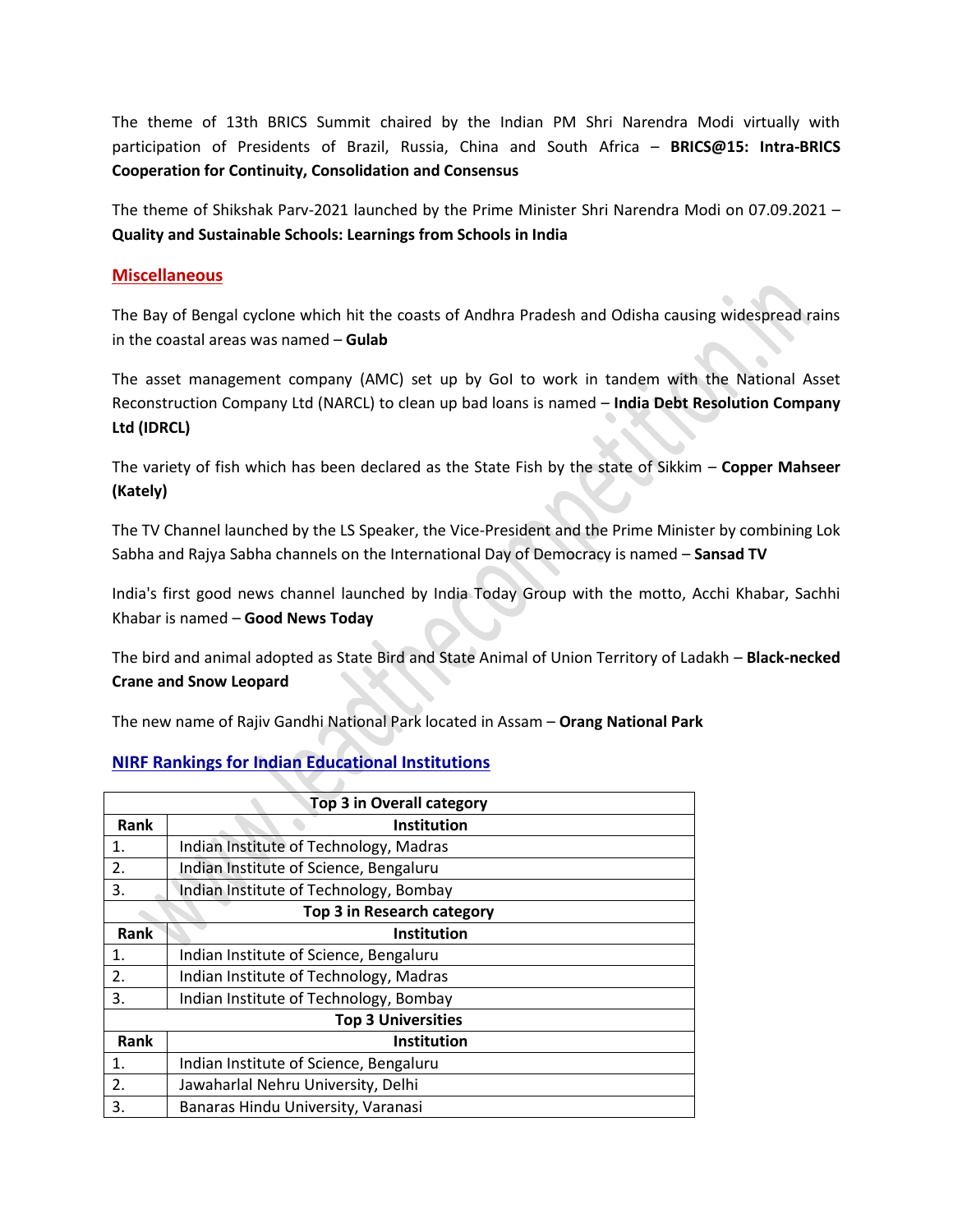| Rank                                    | <b>Institution</b>                                                    |  |  |
|-----------------------------------------|-----------------------------------------------------------------------|--|--|
| 1.                                      | Indian Institute of Technology, Madras                                |  |  |
| 2.                                      | Indian Institute of Technology, Delhi                                 |  |  |
| 3.                                      | Indian Institute of Technology, Bombay                                |  |  |
|                                         |                                                                       |  |  |
| Rank                                    | <b>Institution</b>                                                    |  |  |
| 1.                                      | Indian Institute of Management, Ahmedabad                             |  |  |
| 2.                                      | Indian Institute of Management, Bangalore                             |  |  |
| 3.                                      | Indian Institute of Management, Calcutta                              |  |  |
|                                         |                                                                       |  |  |
| Rank                                    | <b>Institution</b>                                                    |  |  |
| 1.                                      | All India Institute of Medical Sciences, New Delhi                    |  |  |
| 2.                                      | Post Graduate Institute of Medical Education and Research, Chandigarh |  |  |
| 3.                                      | Christian Medical College, Vellore                                    |  |  |
| <b>Important Days of September 2021</b> |                                                                       |  |  |

# **Important Days of September 2021**

| International Day of Charity: 05 September 2021                             |  |  |
|-----------------------------------------------------------------------------|--|--|
| Designated by: United Nations General Assembly                              |  |  |
| First observed: 2013                                                        |  |  |
| International Day of Clean Air for Blue Skies: 07 September 2021            |  |  |
| Designated by: United Nations General Assembly                              |  |  |
| First observed: 2020                                                        |  |  |
| Theme: Healthy Air, Healthy Planet                                          |  |  |
| International Literacy Day: 08 September 2021                               |  |  |
| Designated by: UNESCO                                                       |  |  |
| First observed: 1966                                                        |  |  |
| Theme: Literacy for a human-centered recovery: Narrowing the digital divide |  |  |
| World Suicide Prevention Day: 10 September 2021                             |  |  |
| Designated by: International Association for Suicide Prevention             |  |  |
| First observed: 2003                                                        |  |  |
| Theme: Creating Hope through Action                                         |  |  |
| International Day of Democracy: 15 September 2021                           |  |  |
| Designated by: UN General Assembly                                          |  |  |
| First observed: 2008                                                        |  |  |
| Theme: Strengthening democratic resilience in the face of future crises     |  |  |
| International Day for Preservation of Ozone Layer: 16 September 2021        |  |  |
| Designated by: UN General Assembly                                          |  |  |
| First observed: 1995                                                        |  |  |
| World Patient Safety Day: 17 September 2021                                 |  |  |
| Designated by: WHO                                                          |  |  |
| First observed: 2019                                                        |  |  |
| Theme: Safe maternal and new-born care                                      |  |  |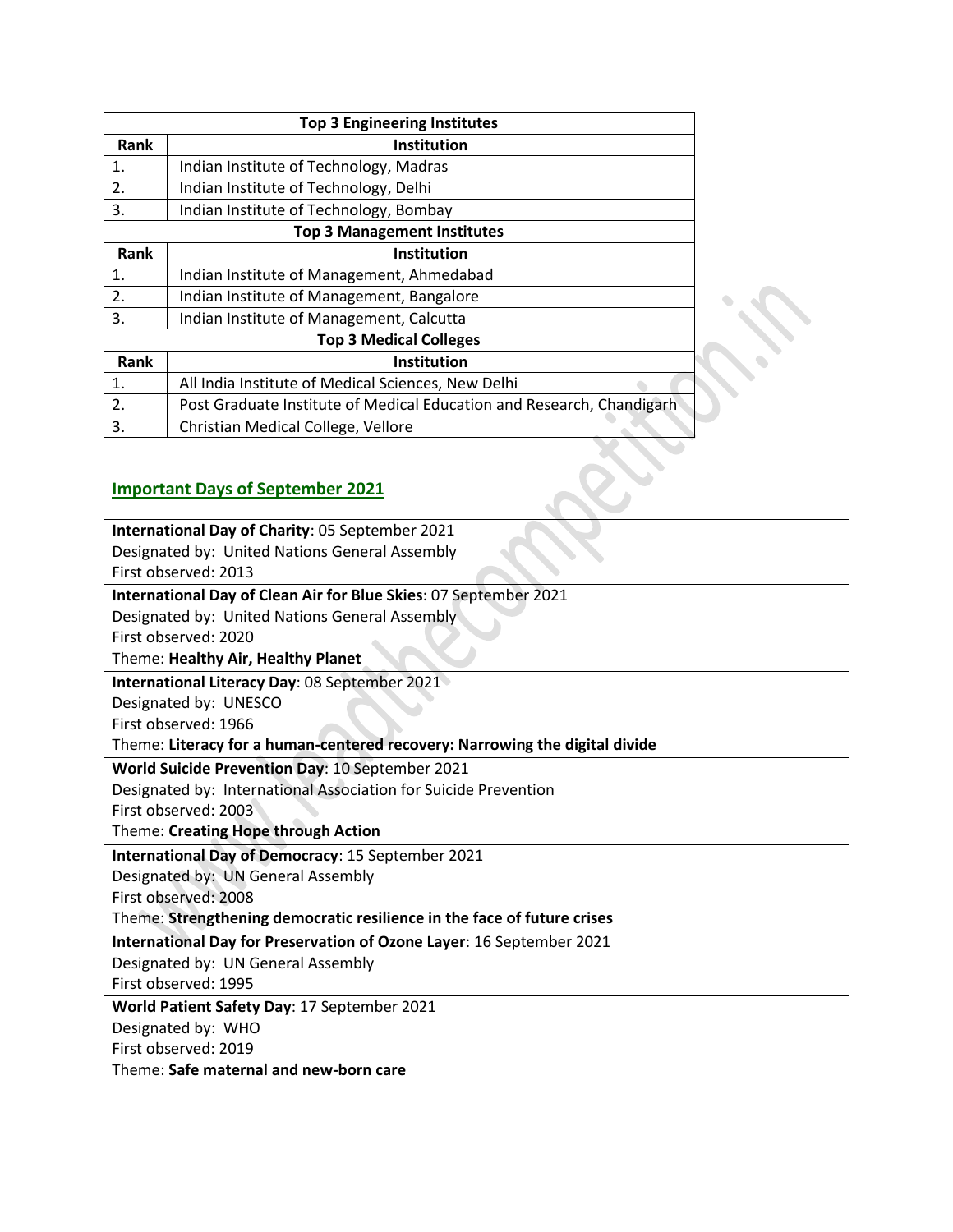| International Day of Peace: 21 September 2021                                  |  |  |
|--------------------------------------------------------------------------------|--|--|
| Designated by: UN General Assembly                                             |  |  |
| First observed: 1982                                                           |  |  |
| Theme: Recovering better for an Equitable and Sustainable World                |  |  |
| International Day of Sign Languages: 23 September 2021                         |  |  |
| Designated by: UN General Assembly                                             |  |  |
| First observed: 2020                                                           |  |  |
| Theme: We Sign for Human Rights                                                |  |  |
| International Day for total elimination of Nuclear Weapons: 26 September 2021  |  |  |
| Designated by: UN General Assembly                                             |  |  |
| First observed: 2014                                                           |  |  |
| World Tourism Day: 27 September 2021                                           |  |  |
| Designated by: UNWTO General Assembly                                          |  |  |
| First observed: 1980                                                           |  |  |
| Theme: Tourism for Inclusive Growth                                            |  |  |
| World Rabies Day: 28 September 2021                                            |  |  |
| Designated by: Global Alliance for Rabies Control                              |  |  |
| First observed: 1980                                                           |  |  |
| Theme: Rabies - Facts, not Fear                                                |  |  |
| International Day for Universal Access to Information: 28 September 2021       |  |  |
| Designated by: UNESCO                                                          |  |  |
| First observed: 2016                                                           |  |  |
| Theme: The Right to Know - Building Better Access with Access to Information   |  |  |
| World Maritime Day: 30 September 2021                                          |  |  |
| Designated by: International Maritime Organisation                             |  |  |
| First observed: 1978                                                           |  |  |
| Theme: Seafarers at the core of shipping's future                              |  |  |
| International Translation Day: 30 September 2021                               |  |  |
| Designated by: Federation of International Translators and UN General Assembly |  |  |
| First observed: 1953 (By FIT) and 2020 (by UN)                                 |  |  |
| Theme: United in Translation                                                   |  |  |

# **Latest Geographical Indication Tags**

- 1. Sweet cucumber of Nagaland
- 2. Hathei chilli of Ukrul, Manipur
- 3. Mandarin orange of Tamenglong, Manipur
- 4. Judima, rice wine of Dimasa tribe Assam
- 5. Sojat Mehendi of Rajasthan

### **New Governors**

- Tamil Nadu: **Shri R.N. Ravi**
- Uttarkhand: **Lt Gen Gurmit Singh Retd**
- Punjab: **Shri Banwarilal Purohit**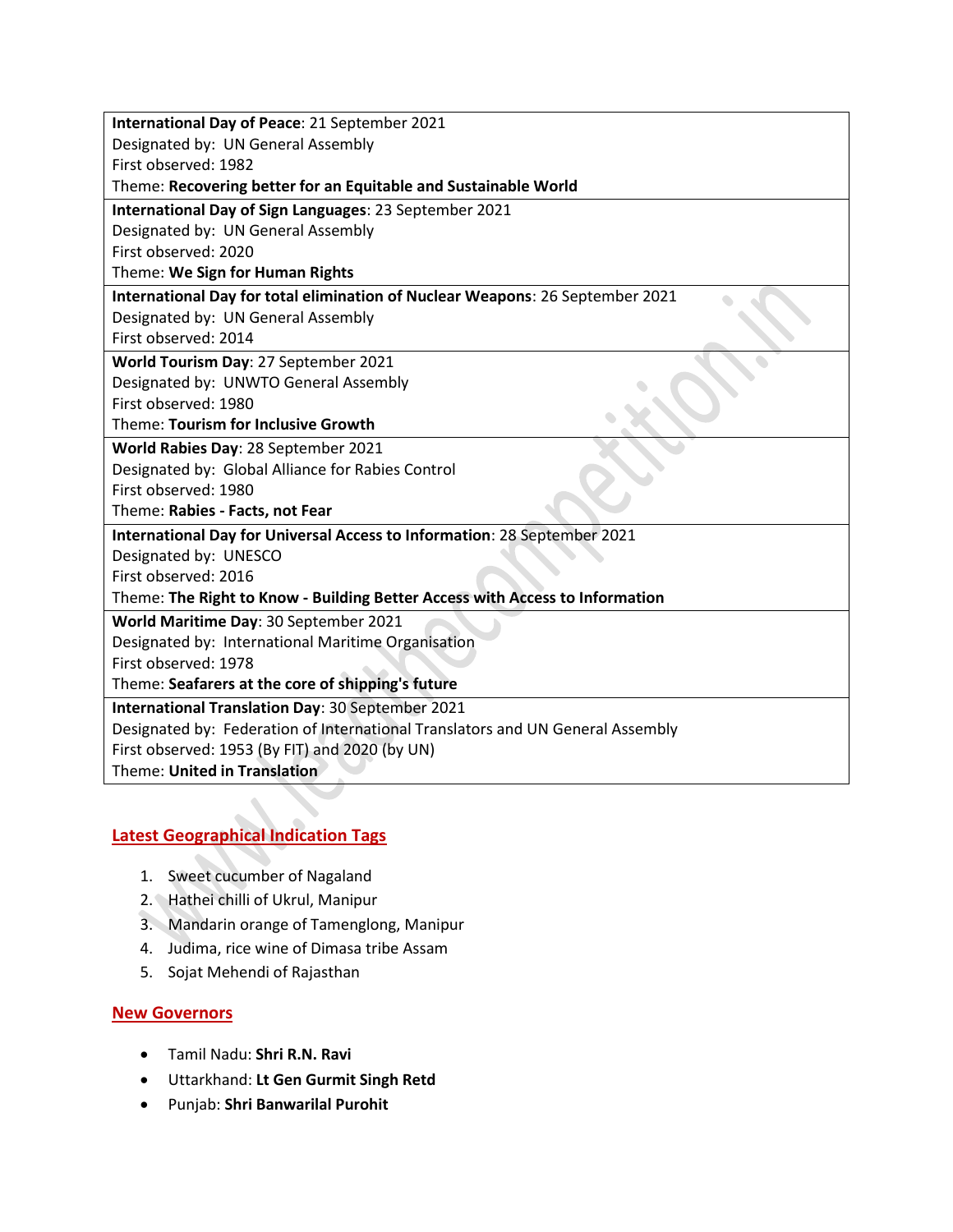Nagaland: **Shri Jagdish Mukhi**

### **Global Innovation Index 2021**

| #  | Country     | #    | Country   |
|----|-------------|------|-----------|
| 1. | Switzerland | 12.  | China     |
| 2. | Sweden      | 46.  | India     |
| 3. | U.S.A.      | 95.  | Sri Lanka |
| 4. | U.K.        | 99.  | Pakistan  |
|    | South Korea | 111. | Nepal     |

## **US Open 2021**

| <b>Title</b>           | Winner                           | <b>Runner-up</b>              |  |
|------------------------|----------------------------------|-------------------------------|--|
| Men's Singles          | Daniil Medvedev (Russia)         | Novak Djokovic (Serbia)       |  |
| <b>Women's Singles</b> | Emma Raducanu (U.K.)             | Leylah Fernandez (Canada)     |  |
| Men's Doubles          | Rajeev Ram (U.S.A.) and Joe      | Jamie Murray (U.K.) and Bruno |  |
|                        | Salisbury (U.K.)                 | Soares (Brazil)               |  |
| <b>Women's Doubles</b> | Samantha Stosur (Australia) and  | Coco Gauff and Caty McNally   |  |
|                        | Zhang Shuai (China)              | (USA)                         |  |
| <b>Mixed Doubles</b>   | Desirae Krawczyk (Australia) and | Guiliana Olmos (Mexico) and   |  |
|                        | Joe Salisbury (U.K.)             | Marcelo Arevalo(El Salvador)  |  |

## **Summer Paralympics 2020 (XVI Paralympiad)**

Held in: **Tokyo**

Held from **24.08.2021 to 05.09.2021**

Declared open by : **Japanese Emperor Naruhito**

Motto: **United by Emotion**

Mascot: **Someity**, a fictional character named after someiyoshino, a type of cherry blossom Indian flag bearer at the Opening ceremony: **Tek Chand**, shot put thrower Indian flag bearer at the Closing ceremony: **Avani Lekhara**, shooter

### **Medals tally**

| #   | Country              | Gold | <b>Silver</b> | <b>Bronze</b> | <b>Total</b> |
|-----|----------------------|------|---------------|---------------|--------------|
| ⊥.  | China                | 96   | 60            | 51            | 207          |
| 2.  | <b>Great Britain</b> | 41   | 38            | 45            | 124          |
| 3.  | <b>United States</b> | 37   | 36            | 31            | 104          |
| 4.  | <b>RPC</b>           | 36   | 33            | 49            | 118          |
| 24. | India                |      |               | b             | 19           |

\*RPC Russian Paralympic Committee